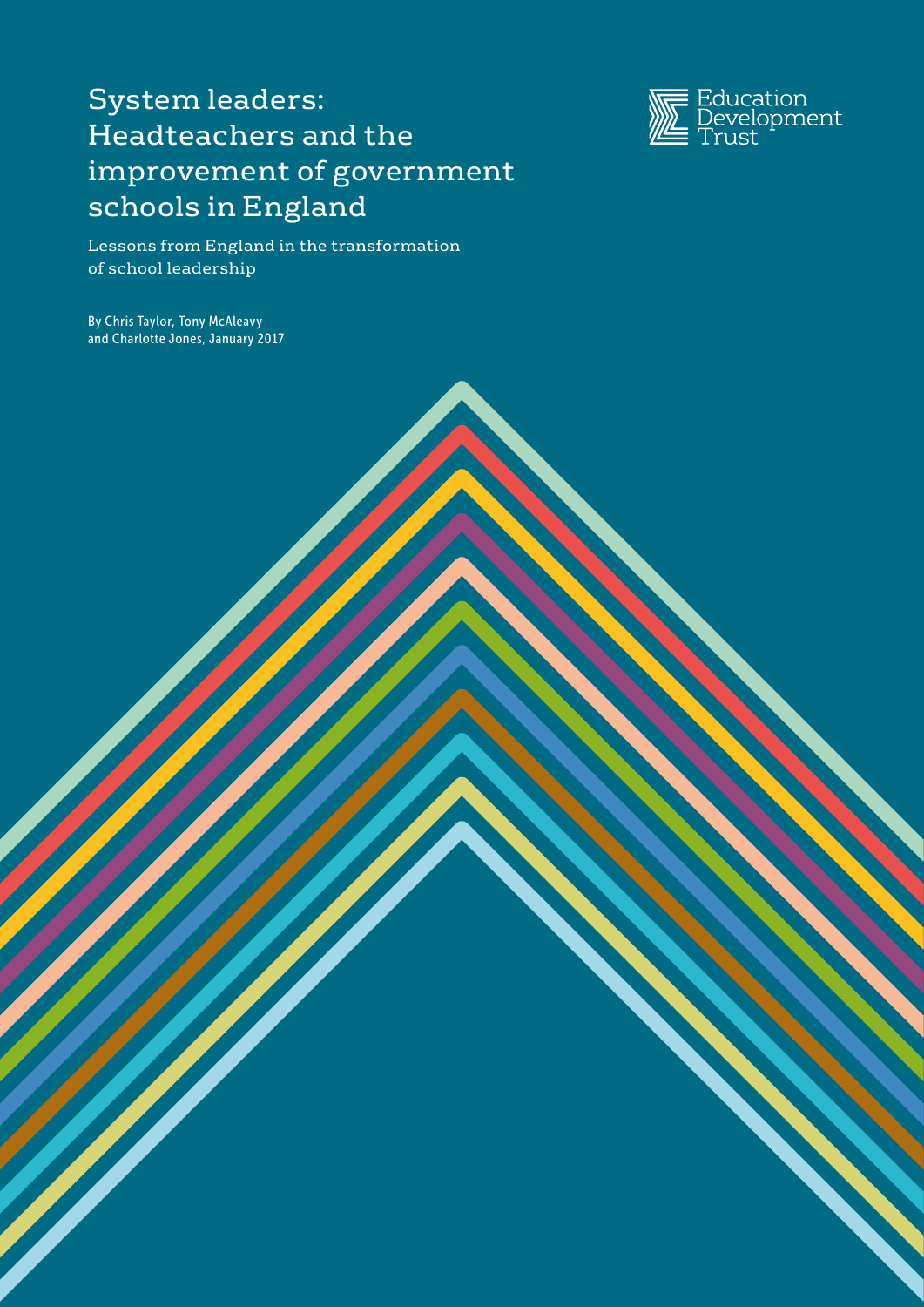### **Education Development Trust**

At Education Development Trust, we transform lives by improving education around the world. Whether we are working with governments on national educational reform or directly with clusters of schools to effect positive change, our specialist knowledge means we design and deliver effective, sustainable education solutions tailored to the local context. We invest annually in our programme of educational research because it matters to us that policymakers make informed decisions and that teachers benefit from the latest best practice. Our research underpins our work and we are passionate about being part of the education debate.

Global evidence concludes that improving the quality of school leadership is one of the most powerful tools available to education policymakers: build the capacity of school principals to lead change in schools, and higher student achievement surely follows. In this document, we look at the lessons that can be learnt from England, where the quality of school leadership across more than 20,000 schools has been transformed through an integrated set of policy choices since the early 2000s. They are:

#### Key reform 1

A national agency dedicated to driving school leadership development

#### Key reform 2

A national qualification for first-time school principals

#### Key reform 3

Using outstanding school leaders as a system-wide resource – as National and Local Leaders of Education

#### Key reform 4

Widening the influence of highly successful schools in raising teaching standards

#### Key reform 5

Growing the next generation of talented school leaders

In each case, the impact is assessed and some essential lessons of relevance to other education systems are identified.

# School leadership matters

Global research findings over more than 30 years have consistently identified leadership, along with the quality of the teaching, as the key factors in explaining why similar students do better in some schools than in others. Teaching quality is not enough. A school's effectiveness is also determined in significant measure by how well it is led.

*"Student achievement in a school almost never exceeds the quality of its leadership and management, and improvements in performance almost never occur in the absence of good leadership."* Fenton Whelan, *Lessons Learned*, 2009<sup>1</sup>

Good leaders influence their schools' results most decisively by concentrating on the things that matter. Above all, they make sure that teaching and learning are effective. They do that chiefly by continuously and visibly checking the quality of classroom work and by encouraging teachers to act as a team to improve their practice. They use performance data intelligently to identify strengths and remedy weaknesses in the school's performance so that the progress of every student in every subject is as good as it can be.

*"The more leaders focus their relationships, their work and their learning on the core business of teaching and learning, the greater their influence on student outcomes."* Viviane Robinson, *Student-Centred Leadership*, 2011<sup>2</sup>

# **System leaders:** headteachers and the improvement of government schools in England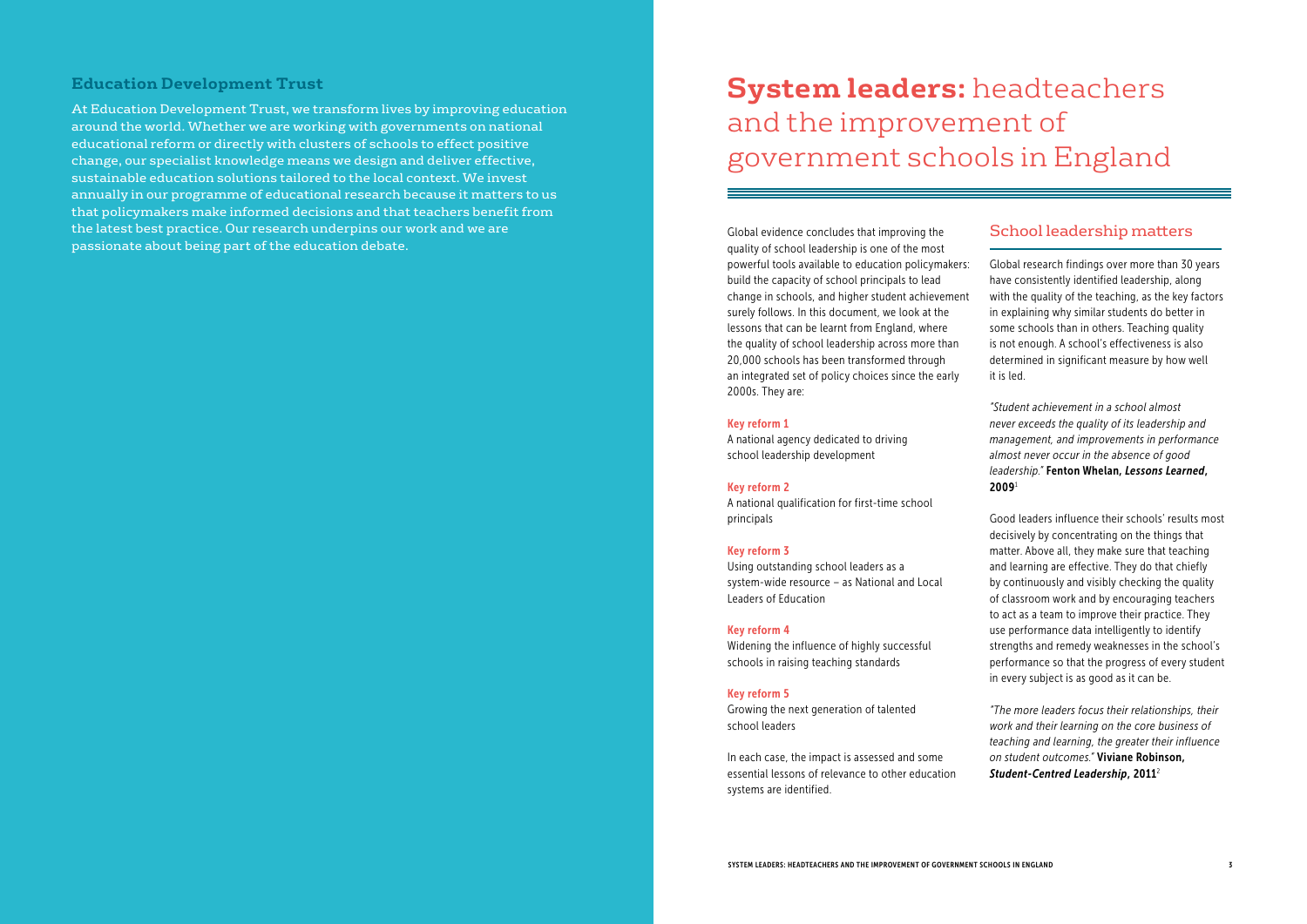The countries with the most successful education systems typically take action to improve school leadership. They do this by establishing policies for the systematic selection of the best teachers as future leaders, by developing the capacities of serving school leaders and by defining the role of the school leader in a way that emphasises the principal's responsibility for leading teaching and learning. [See, for example, Mourshed M, et al. *How the World's Most Improved Systems Keep Getting Better*. 3 ]

# School leaders in England are among the most effective in the world – and keep improving

Leadership quality – a sharply improving picture Evidence from the OECD suggests that school leaders in England are among the most effective in the world.

*"The UK has the highest index of principal leadership among OECD countries."* Beatriz Pont, one of the authors of *Preparing Teachers and Developing School Leaders for the 21st Century*, OECD, 2012<sup>4</sup>



UK CANADA **NEW ZEALAND** OECD AVERAGE DENMARK KOREA FINLAND FIGURE 2: INDEX OF PRINCIPAL LEADERSHIP: PERCENTAGE OF STUDENTS IN SCHOOLS WHOSE PRINCIPALS ENGAGE REGULARLY IN ACTIVITIES WITH HIGH IMPACT ON IMPROVING TEACHING (*SOURCE:* PISA DATABASE 2009)6 0% 10% 20% 30% 40% 50% 60% 70% 80% 90% 100% 74.6% 77.6% 82.3% 90.9% 65.8% 61.6% 60.5%

This index of principal leadership measures the involvement of school leaders in the areas that have the most impact on improving teaching practices: the attention they pay to the things that really matter, such as working with teachers to strengthen their performance, observing in classrooms and monitoring students' work.

As well as being unusually accomplished in 'principal leadership' or 'instructional leadership', evidence from the national school inspectorate in England indicates that the quality of school leadership is also continuously improving. Office for Standards in Education (Ofsted) school inspections in England record significant improvement in leadership quality in recent years.

Inspectors base these evaluations of school leadership on agreed criteria, including how effectively leaders:

- undertake rigorous and accurate self-evaluation and how well it leads to improvement measures
- •secure and sustain improvements to teaching, learning and assessment
- motivate the teaching staff to deliver a high quality education for all students
- promote the professional development of teachers at every stage of their careers and strengthen their leadership capacity

• monitor students' progress to ensure that no-one falls behind and underachieves

It is in these specific areas that school leaders in England have made progress in recent years.

# Strong school leadership has been critical in England in a decentralising policy context

A significant shift in education policy has taken place in England in recent years. Influenced strongly by the thinking of Michael Fullan in Canada, the emphasis in public policy has shifted from 'top-down' reform, typified by the National Strategies, towards promoting system-wide improvement led by schools themselves. In this decentralising context, schools have been given high levels of autonomy and accountability for improvement, and school leaders have taken on an increasingly critical role in school reform. The impetus is to secure further improvement in student outcomes while mitigating the risks associated with this high autonomy and strong accountability.

#### Stalled improvement in student performance and risks to sustained improvement

Between 1997 and 2010 the government funded so-called National Strategies for pedagogical improvement in government schools in England. Detailed guidance on effective pedagogy was provided to schools. After several years of successful operation, these centrally prescribed

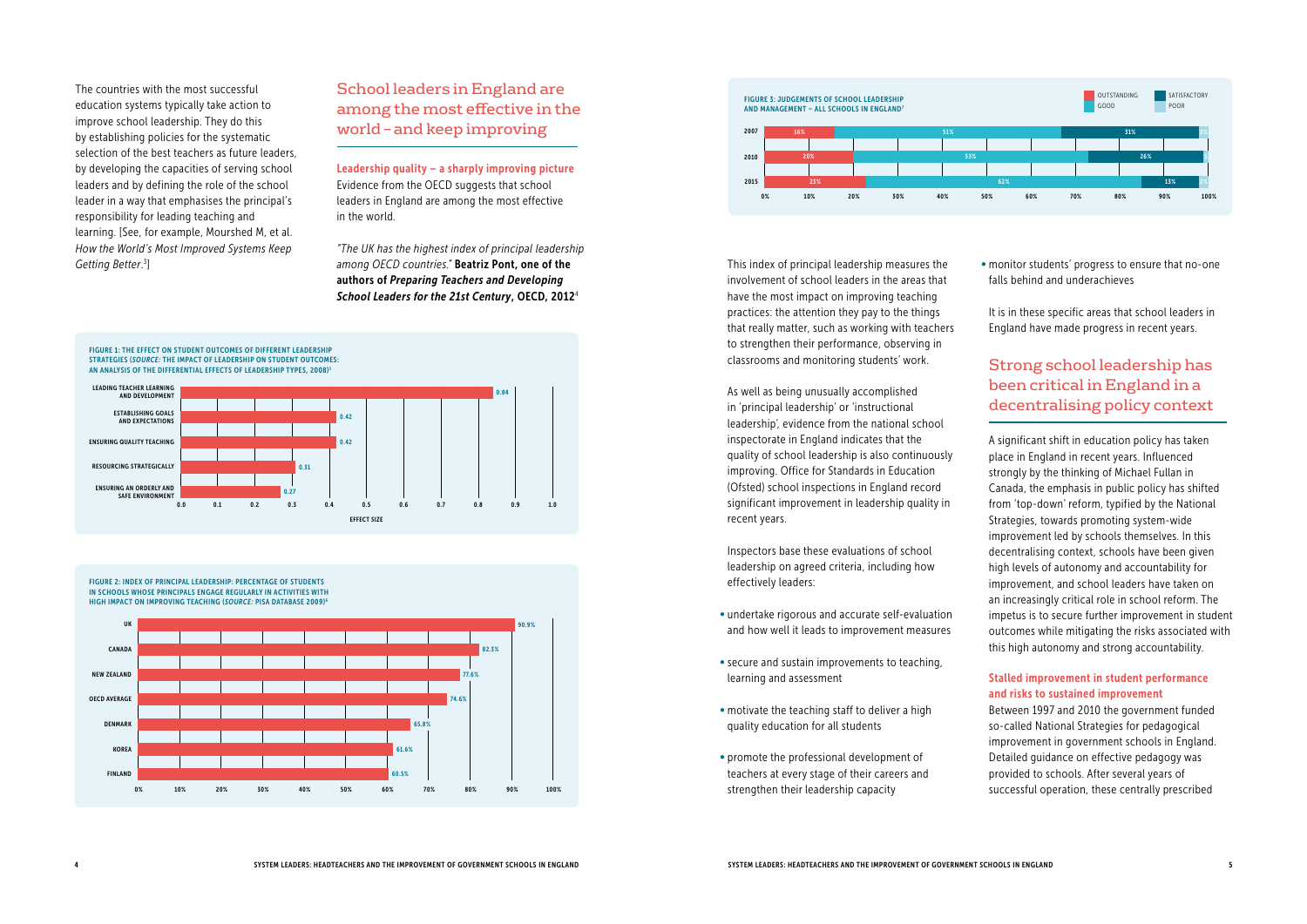National Strategies for improving teaching and learning in primary and secondary schools, appeared to have run their course. Having improved very significantly since 1997, National Curriculum test scores reached a plateau by 2005 and further progress was proving difficult to achieve.

During the period 2005 to 2010 there was recognition that further improvement was unlikely to result from prescriptive government guidance on pedagogy. It was also increasingly understood that the high levels of autonomy and accountability that characterise the English system (see box below) carried with them several risks:

- •Isolation. Schools becoming inward-looking, closed to outside influences, whether as a result of over-confidence, insecurity or just because they are too busy
- Unproductive competition. Preventing collaboration between schools and restricting opportunities for leaders and teachers to learn from outstanding practice elsewhere

#### School autonomy

- •In terms of day-to-day management and the extent of school-based decision-making, England's government schools are among the most independent of external control of any system in the world. Since the 1980s, schools have had increasingly significant financial discretion delegated to them, becoming self-managing in most respects. Each school's school board – known as the governing body – is responsible for hiring its staff, managing its budget and assuring the quality of the education it provides
- Since 2000, many schools have converted to 'academy' status, which gives them even more independence by removing them from the oversight of the officers of the local government districts in which they are located. These academies receive their funding directly from the central ministry in London. More than a fifth of all schools in England, including over half of secondary schools, are now academies

#### Strong accountability

- School leaders in England are also among those held most closely responsible for their schools' effectiveness. For more than 20 years National Curriculum test scores and the results of national examinations have been used to construct annual public 'league tables' of school performance
- Since the mid-1990s the national system of inspection conducted by Ofsted has generated reports on every school at roughly three-year intervals. These reports are published and freely available to the public
- The combination of high stakes testing and robust inspection creates a context of very high accountability and public scrutiny for the work of school leaders

# **High levels of autonomy and accountability characterise the English system**

- A widening gap in performance. Schools with capacity and advantage tending to get better while less successful schools get stuck or deteriorate
- Leadership roles becoming unattractive to many. This leads to insufficient recruitment, especially roles in fragile and challenging schools

<sup>1</sup> Whelan, F. (2013; 77) <sup>2</sup> Robinson, V. (2011; 15) <sup>3</sup> Mourshed M. et al (2010) <sup>4</sup> Schleicher, A. (2012) Ed. <sup>5</sup> Robinson, M. et al (2008) 6 https://pisa2009.acer.edu.au/ 7 Ofsted (2016)

#### Moving towards a self-improving school system Current policy incorporates the notion that, while a considerable level of central direction might be necessary to affect basic improvements, greater professional ownership of reform processes is required to propel the education system towards a level of performance on a par with the highest performing in the world. Creating momentum for change through competition between largely autonomous schools needs to be balanced by promoting different forms of collaboration between them. In particular, highperforming and low-performing schools are now encouraged to link together in order to close the gap in learning outcomes between the most and the least successful.

The London Challenge initiative (2003-2011) presents an early, and highly successful, example of this approach, at the centre of which was the pairing of low and high performing schools. Leaders and teachers worked together in coaching relationships, sharing successful leadership and classroom practice. The initiative was transformational. Government schools in London now outperform those across the rest of England, and students from disadvantaged backgrounds make particularly good progress. These and other approaches to school-to-school partnership promoted by the London Challenge

programme are now being applied across the country.

Leadership development in England traditionally focused on increasing the organisational capacity of autonomous schools. The emphasis is now on developing school principals as system leaders, on whose performance a selfimproving system critically depends.

As a result, more and more school principals in England take responsibility for areas that were formerly seen as the preserve of central and local government or universities through:

• Pre-service training and the induction of teachers new to the profession

• The continuing professional development of teachers

• School improvement, through collaborative working and accepting collective responsibility for students' outcomes across a locality or wider area

• The identification and training of the next generation of school leaders

The rest of this document explores the key components of the policy reforms in school leadership since 2000, their impact, and some essential lessons of relevance to other education systems.

Data has been elicited through interviews with expert witnesses and thought leaders in this area. Please see page 23 for a full list of interviewees who contributed to this report.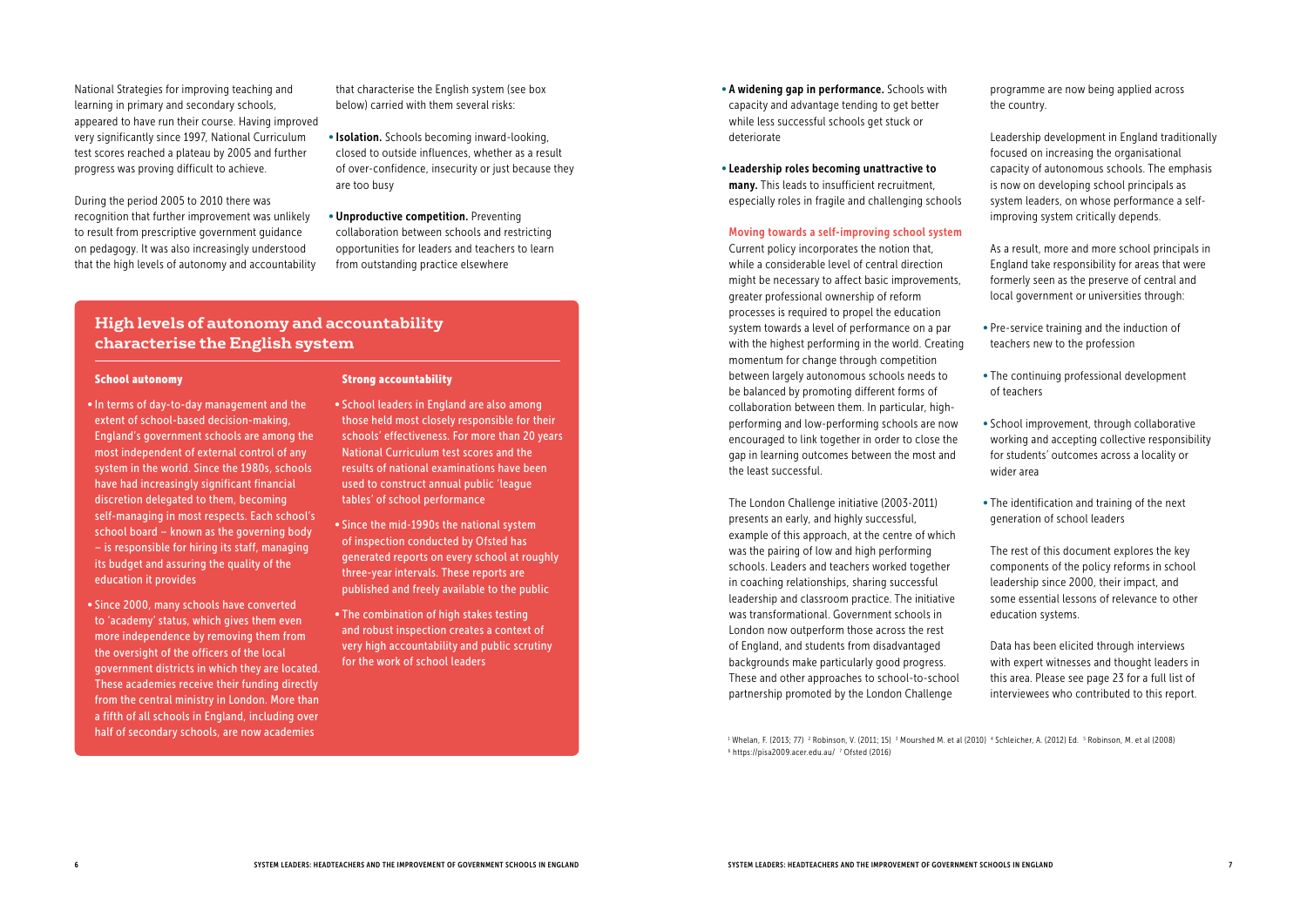# **Key reform 1:** a national agency dedicated to driving school leadership development

# Rationale

The National College for School Leadership (NCSL), which has since been renamed the National College for Teaching and Leadership (NCTL), was founded in 2000. Based at a purpose-built campus in the city of Nottingham, but working in localities around the country, it developed a range of training programmes for aspiring and serving school leaders at different levels of seniority. It published extensively on leadership issues and had a major responsibility for making research findings accessible to school leaders.

After a successful start, the National College had lost some of its focus by 2005. It had taken on too many diverse pieces of work and was thought to have become too theoretical in its approach: too much concerned with academic research rather than with the practicalities of school leadership. Most important, it had lost the confidence and support of many experienced school principals, who felt that it had little to offer them.

A comprehensive revision of the National College followed the appointment of Steve Munby as its Chief Executive in 2005. As a result, the National College engaged far more closely and purposefully with school leaders across the country. Their views of how it was performing and their recommendations for how it should fulfil its brief to promote effective leadership were deliberately canvassed and followed. Personal contact with the Chief Executive played an important part in creating the sense of the National College 'belonging' to the profession rather than acting as an agency of the ministry.

Regional networks, led by serving school principals, and an annual large-scale national conference kept the profession in close touch with the National College, which each year published a summary of principals' opinions of the value of its work.

Much of the work of the National College in these years was co-created in partnership with serving school principals. This included the style and content of its various training programmes and the learning materials to support them. All National College programmes incorporated a set of training methods recognised as having high impact on adult learning. They include:

- Work-based learning on the job and in other schools
- Learning alongside credible peers in a cohort group
- Mentoring and coaching to provide challenge and support
- Exposure to outstanding practice
- Learning from high quality materials, informed by up-to-date research
- Time for reflection

Today, the National College licenses organisations that satisfy quality criteria to deliver the training. These are mainly groups of highly successful schools, together with universities and other training providers.

• Insist on the highest quality of training delivery: all trainers must be subject to rigorous quality assurance measures

At the same time National College maintained constructive relationships with policymakers.

It gave ministers and officials valuable access to serving school principals through regular meetings, seminars and consultations, and it provided well-developed advice to ministers and officials on strategic school leadership issues. As an organisation operating semi-independently of the central ministry, the National College occupied a position between the government and the profession. It helped each to understand the other and was able to challenge both in an effective and even-handed way.

# Evidence of impact

The National College quickly became the foremost national contributor to school leadership development in England. It enjoyed a massive reach across the education system: between 2001 and 2013 more than 100,000 individuals took part in its programmes.

The National College has contributed strongly to school improvement nationally by highlighting the importance of good school leadership and

by bringing expertise together to promote growing awareness of its characteristics.

It was instrumental in changing decisively the concept of school leaders' responsibilities from managing budgets and other administrative processes to the leadership of teaching and learning.

Its programmes have widened the understanding of school leadership to include middle leadership, the leadership of pre-school nurseries and consultant leadership, through which experienced principals support and develop the skills of others.

The National College has successfully promoted the concept of the school principal as a learner: continuing to develop professionally, learning from different school contexts, through coaching and being coached, and by using evidence to inform decisions.

Several evaluations show that schools whose leaders had participated in National College programmes generally achieved more rapidly improving test scores than those who had not.8

8 Cower, M. & Crawford, M. (2009) & Simkins et. al (2007)

#### The success of the National College was based on the following key principles:

- Maintain close and open engagement with school leaders
- Seek their views systematically and respond to their feedback
- Constantly review and revise the content of the training and the materials used to support it: to keep up to date with the rapidly changing contexts in which schools operate; of the training by keeping it informed by

• Ensure that schools at all levels of effectiveness are reached, engaged and influenced, not just those with highly successful leadership

• Keep the work aligned to other developments partnerships with other key organisations such as ministry policymakers, inspection agencies, curriculum authorities and student assessment bodies

# **Lessons learnt**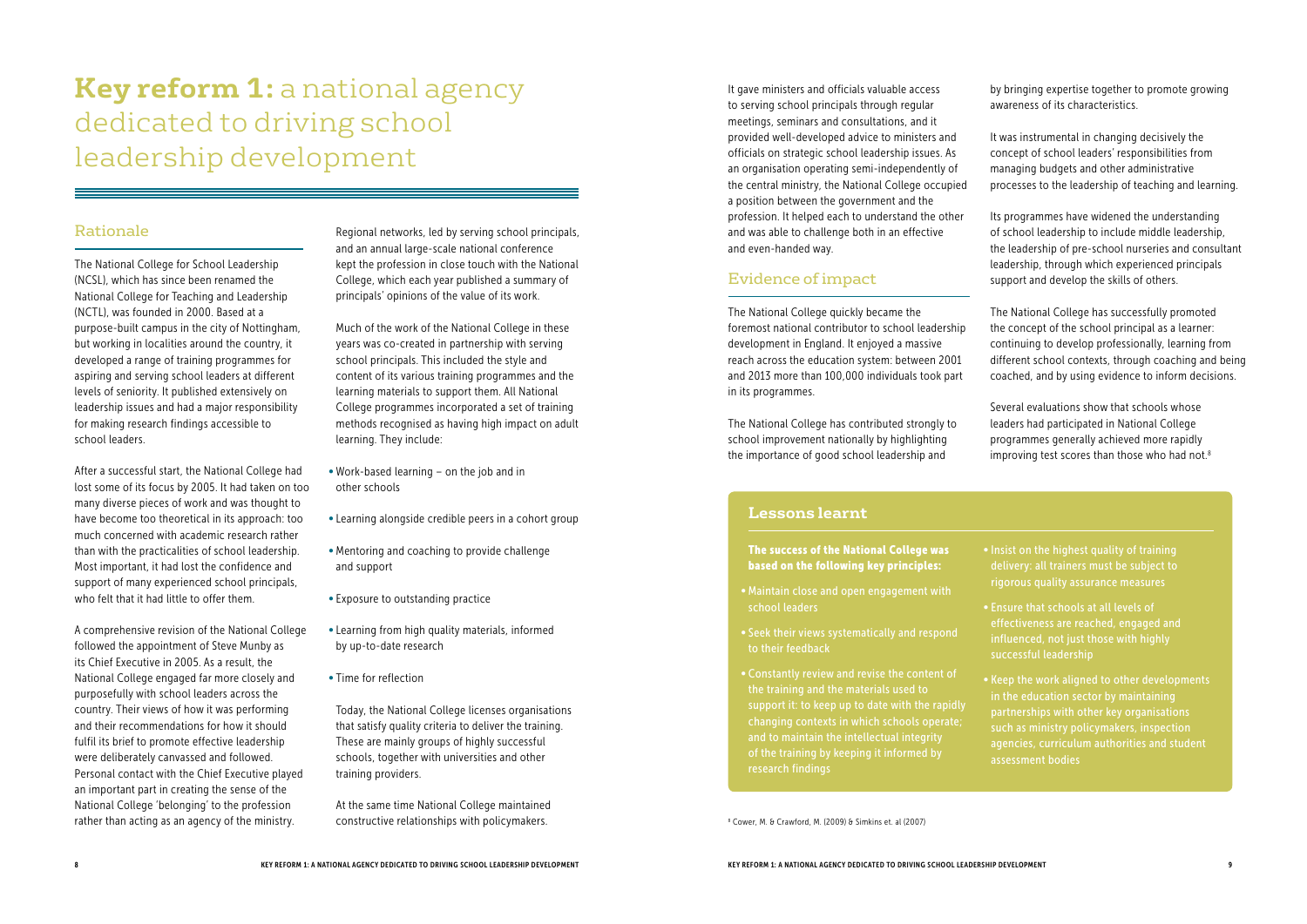# **Key reform 2:** a national qualification for first-time school principals

# Rationale

The National College is responsible for the National Professional Qualification for Headship (NPQH), which was introduced in 1998. NPQH is designed for aspiring school principals who are close to taking up their first such post. It was introduced to impose some nationwide consistency in their professional preparation. It aims to develop among them a common understanding of the key responsibilities associated with the post and successful approaches to meeting its challenges.

Between 2004 and 2012, the NPQH was a mandatory programme and a qualification for candidates seeking their first appointment as a principal in a government school in England. Around 35,000 individuals graduated from the NPQH programme between 2001 and 2013.

From 2008, following criticism that it had become insufficiently rigorous as a practical preparation for the role of principal, the NPQH underwent comprehensive re-structuring:

- The criteria for entry to the NPQH programme were made more demanding to ensure that only those who were capable of leading a school in the immediate future were accepted
- The programme's emphasis shifted from presenting the knowledge required of school principals to developing the practical application of the skills, attributes and values demanded of successful leaders of teaching and learning
- •Final assessment for the qualification became far more rigorous, based firmly on nationally

#### FIGURE 5: FROM DIAMOND ET AL, TRANSITION TO HEADSHIP EVALUATION AND IMPACT STUDY, NCTL, 2013<sup>11</sup>

consistent professional standards and involving written assignments and interviews

The NPQH is part of a suite of qualifications offered by the National College to support school leaders at different levels of seniority. They form part of a modular leadership curriculum.

The NPQH programme comprises of a two-week placement at a school in a different context from the participant's own; three core study modules, each involving 50 hours of activity (leading and improving teaching, leading an effective school, succeeding in headship); two further elective modules; and a final assessment.

Endorsement for these approaches is provided in the responses given when aspiring heads were asked what they found most helpful to their development.

# Evidence of impact

The proportion of schools achieving good or outstanding inspection ratings for leadership in primary schools rose from 71% in 2009/10 to 85% in 2014/15.9

In common with some other successful systems, such as in Singapore, systematic preparation is now recognised as essential as an established benchmark for "principalship readiness".

Most NPQH graduates and their principals cite positive evidence of improvements in leadership. NPQH graduates continue to exert a positive impact in their school before moving to the position of principal in another.





#### **DESCRIPTION**

| <b>LEVEL</b>   | <b>QUALIFICATION</b>                                                                                                        |
|----------------|-----------------------------------------------------------------------------------------------------------------------------|
| 1              | <b>National Professional Qualification</b><br>for Middle Leadership (NPQML)<br>Leading a team within an organisation        |
| $\overline{2}$ | <b>National Professional Qualification</b><br>for Senior Leadership (NPQSL)<br>Leading beyond a team within an organisation |
| 3              | <b>NPQH</b><br>Aspiring to lead an organisation                                                                             |

- Responsible for leading a team within a school and academy (for example, head of faculty, key stage, year group)
- Responsible for leading more than one team and/or leading across a school or academy (for example, assistant head, deputy head, special educational needs co-ordinator (SENCO))
- Aspiring to lead a school, academy or children's centre (aspiring head, principal or children's centre leader)

#### FIGURE 4: NATIONAL COLLEGE LEADERSHIP CURRICULUM LEVELS 1 – 39

The success of the National Professional Qualification for Headship was based upon the following key principles:

- Make selection for the programme rigorous, to ensure that only those with the potential to become successful principals in the short term are accepted
- Make the award of the qualification contingent on candidates satisfying a set of rigorous,

<sup>9</sup> DfE (2015) <sup>10</sup> NCTL (2014, 6) <sup>11</sup> Diamond, A. et al. (2013)

- nationally imposed standards that define the expected levels of performance
- Keep the content of the programme up to date, so that it accurately reflects the real challenges that new school leaders currently face
- Develop effective quality assurance mechanisms to ensure that licensed providers deliver high-quality training

### **Lessons learnt**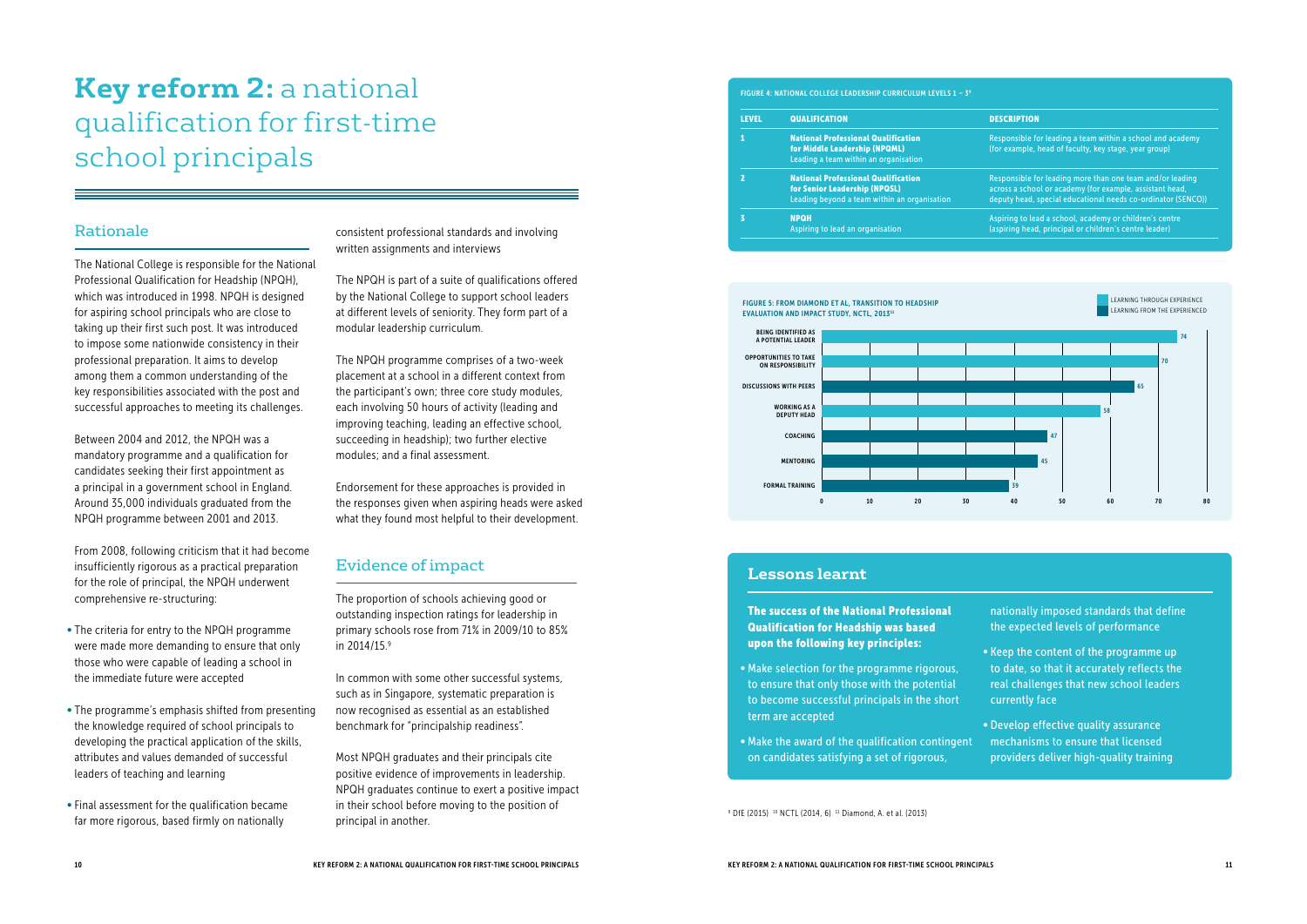# **Key reform 3:** using outstanding school leaders as a system-wide resource

### Rationale

School principals in England now play the central role in developing a self-improving and sustainable school system. An increasing number of principals work as system leaders, continuing to lead their own schools while they and their staff support other schools requiring improvement. The aim is to harness the expertise of successful principals and deploy it to increase the leadership capacity of all schools in order to raise standards across the board. The term 'system leader', originally introduced by Michael Fullan (2005), carries an explicit moral purpose: that leaders should strive for the success of students in all schools, not just their own.

The system leader concept is different from support models that rely on advisers who no longer lead schools themselves. Such models often lack credibility because they cannot draw so readily on the up-to-date insight and skills of serving principals and their staff.

About 1,000 National Leaders of Education (NLEs) currently work with other schools across England. NLEs are experienced headteachers of schools with an outstanding inspection rating. They work as consultants with schools identified as being in need of significant improvement, providing support tailored to their needs. Staff from the NLEs' schools (known as National Support Schools) support and challenge their counterparts; this is not just about school principals. Types of support vary from a single phone call or visit, to an extended placement of a member of staff in the partner school. An annual bursary can be used to offset some of the costs incurred.

In addition, about 1,800 Local Leaders of Education (LLEs) provide one-to-one coaching

| <b>NLEs</b>                                                                                                                                              | <b>LLEs</b>                                                                                                |  |
|----------------------------------------------------------------------------------------------------------------------------------------------------------|------------------------------------------------------------------------------------------------------------|--|
| Provide intensive support for schools with serious weaknesses<br>or needing an interim principal                                                         | Usually support 'satisfactory' schools needing improvement<br>to move to 'good'                            |  |
| Are available for deployment outside their own local area.<br>Their support is brokered with help from National College                                  | Usually work locally as part of a networked team                                                           |  |
| Supply additional leadership support from the staff of<br>their school                                                                                   | Can deploy other members of staff to pair informally with the<br>partner school's equivalent staff members |  |
| May provide long-term support, leading a team of seconded<br>leaders and specialist staff and/or sustained coaching and<br>mentoring for up to two years | Usually provide support for up to one day a week for between<br>one and three years                        |  |

and mentoring support to another headteacher. LLEs are headteachers of schools with at least a good inspection rating, who have practical experience of coaching and mentoring.

The National College maintained a school-toschool support directory for people looking to commission the services of NLEs and LLEs.

# Evidence of impact

A national evaluation (Hill and Matthews, 2010)14 looked at the attainment of pupils over three years in English and Maths at GCSE level (exam performance at age 16) in 'NLE' schools vs the average for schools in England. The impact was clear:

- The annual rate of improvement in student attainment among NLE-supported schools was over double the national average and enabled these schools to close the gap in performance. They made an 8.5 percentage point increase from 2006/07 to 2008/09 compared with the national average improvement of 4 percentage points over the same period
- The decline among the NLE supported schools was arrested, preventing many of them from slipping into national challenge territory

The impact extended to disadvantaged students: attainment of students eligible for free school meals (FSM) in schools supported for more than 1 year improved at a faster rate than national averages. In addition, FSM-eligible students in the primary and secondary supported schools on average performed better than students eligible for FSM nationally.

The work of NLEs and other system leaders also brings benefits to their own schools:

• They maintain an increase in performance. Although starting from a much higher base, their rate of improvement is only very slightly less than the national average

• Principals and other senior staff gain valuable opportunities for their own professional development

• Middle leaders and other expert practitioners benefit from sharing their knowledge and skill with others, and learn from them in return. They gain the skills required to partner unknown colleagues in very different circumstances

• Supporting another school creates development opportunities at lower levels in the leadership structure. Many schools seek to give increasing opportunities for leadership to relatively junior members of staff

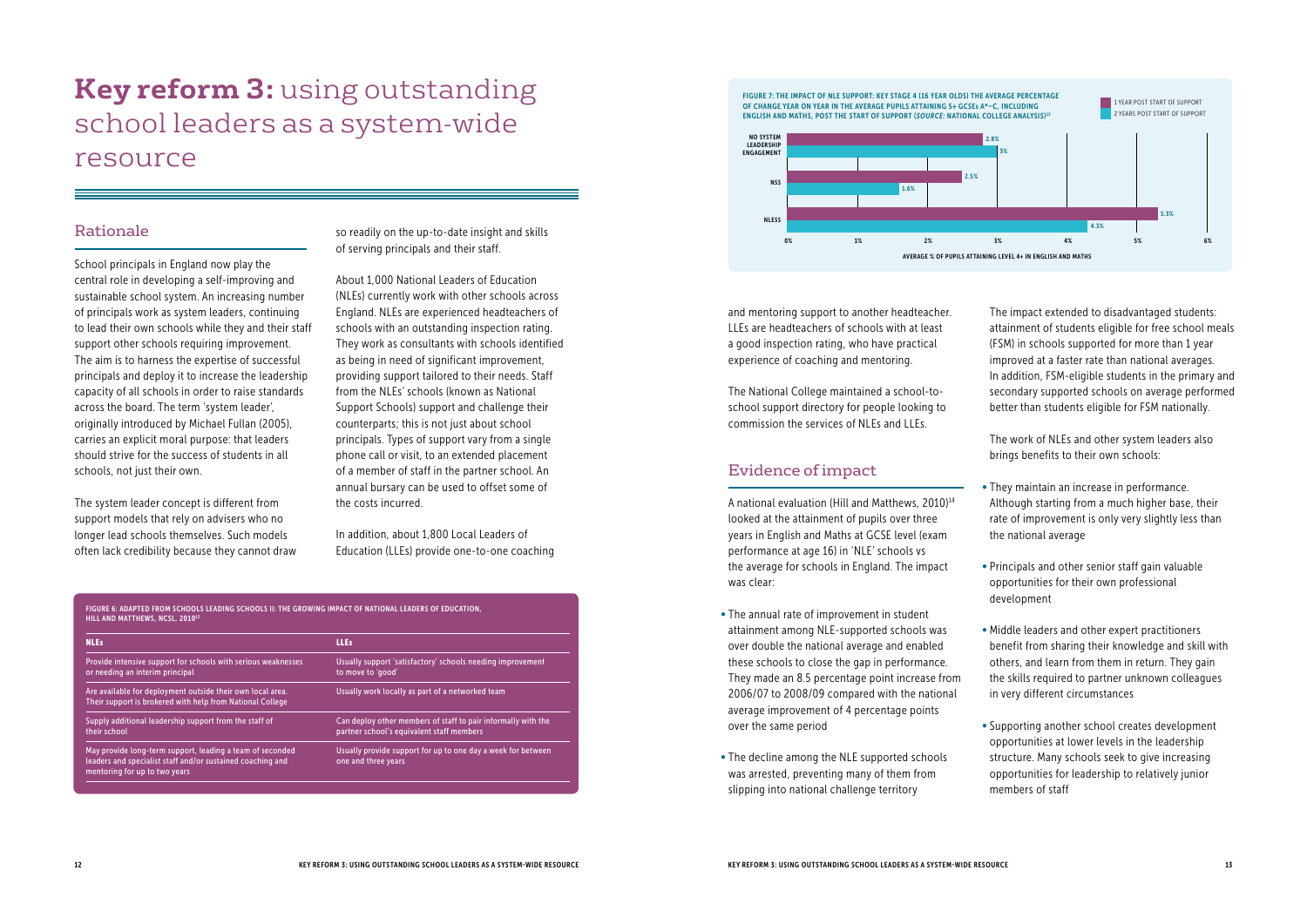The success of the National Leaders of Education reform was based on the following key principles:

- •the relationship must be one of equals and collaboration, characterised by dialogue rather than instruction. Learning almost always occurs in both directions. Insist that principals and others who receive support evaluate and report on an aspect of the work of the school that provides it
- honesty and trust are essential to ensure that hard messages are delivered effectively and result in improvement
- get the ground rules and timescale clear at the start of each support project. Make clear the partners' respective roles. Agree an exit strategy: what things will be like when the project has been successfully completed
- performance data must be at the heart of each school-to-school support programme. Educational improvement is best supported by carefully benchmarking performance against that of other schools with similar characteristics: statistical neighbours. This makes it possible to identify and analyse underperformance, based upon a comparison of schools with similar intakes

Some form of central organisation of this kind of school collaboration is necessary to:

- ensure rigour in the selection of consultant principals
- •supply training and subsequent monitoring of the support provided. Even highly effective principals may need preparation and training in order to work as consultants providing support to others
- provide basic protocols for the delivery of support and model sets of expectations and accountabilities for each of the partners
- manage the brokering of support, to ensure even geographical coverage and an optimum fit between the schools providing it and those receiving it
- manage the evaluation of completed projects and the recognition and dissemination of successful practice
- ensure that effective school-to-school support is sustained over the long term by continually refreshing the pool of consultant leaders

<sup>12</sup> Hill. R & Matthews, P. (2010)<sup>13</sup> (Ibid)<sup>14</sup> Hill. R & Matthews, P. (2010)

#### **Lessons learnt**

# **Key reform 4:** widening the influence of highly successful schools in raising teaching standards

### Rationale

Highly effective schools are now designated as Teaching Schools. They are selected from those with an outstanding inspection rating. They work with other schools to provide high-quality training and staff development to raise teaching standards. They are a key instrument of the policy to raise standards by developing a self-improving education system led by schools themselves.

The first Teaching Schools began to operate in 2011; there are now nearly 600 in England. They are represented nationally by the Teaching Schools Council, which is now responsible for the designation of new teaching schools.

Teaching Schools lead local alliances, comprising neighbouring schools and other partners such as universities, district authorities and private sector organisations.

Teaching School Alliances (TSA) were set up with 6 core responsibilities:

#### 1. Training new entrants to the profession

- Recruiting and selecting trainee teachers
- Providing school-based initial teacher training
- 2. Supplying professional development opportunities for teachers and school support staff
- •Identifying the best teachers and leaders from across the alliance to provide school-based programmes, including coaching and mentoring

• Tailoring the training to meet the specific needs of local schools

#### 3. Developing leadership potential

•Identifying people to fill leadership positions in the future

• Developing potential leaders within and across the alliance schools

#### 4. Supporting other schools

• Coordinating school-to-school support, usually working with schools in difficulty to bring about improvement

• Deploying senior and middle leaders in support of other schools

#### 5. Selecting outstanding middle and senior leaders to work as Specialist Leaders of Education (SLEs)

• Providing training for SLEs

• Deploying SLEs to support individuals and teams in other schools

• Evaluating and quality assuring the work of SLEs

#### 6. Engaging in research and development

• Ensuring that initiatives are informed by evidence and the outcomes measured

• Sharing learning from research and development work with the wider school system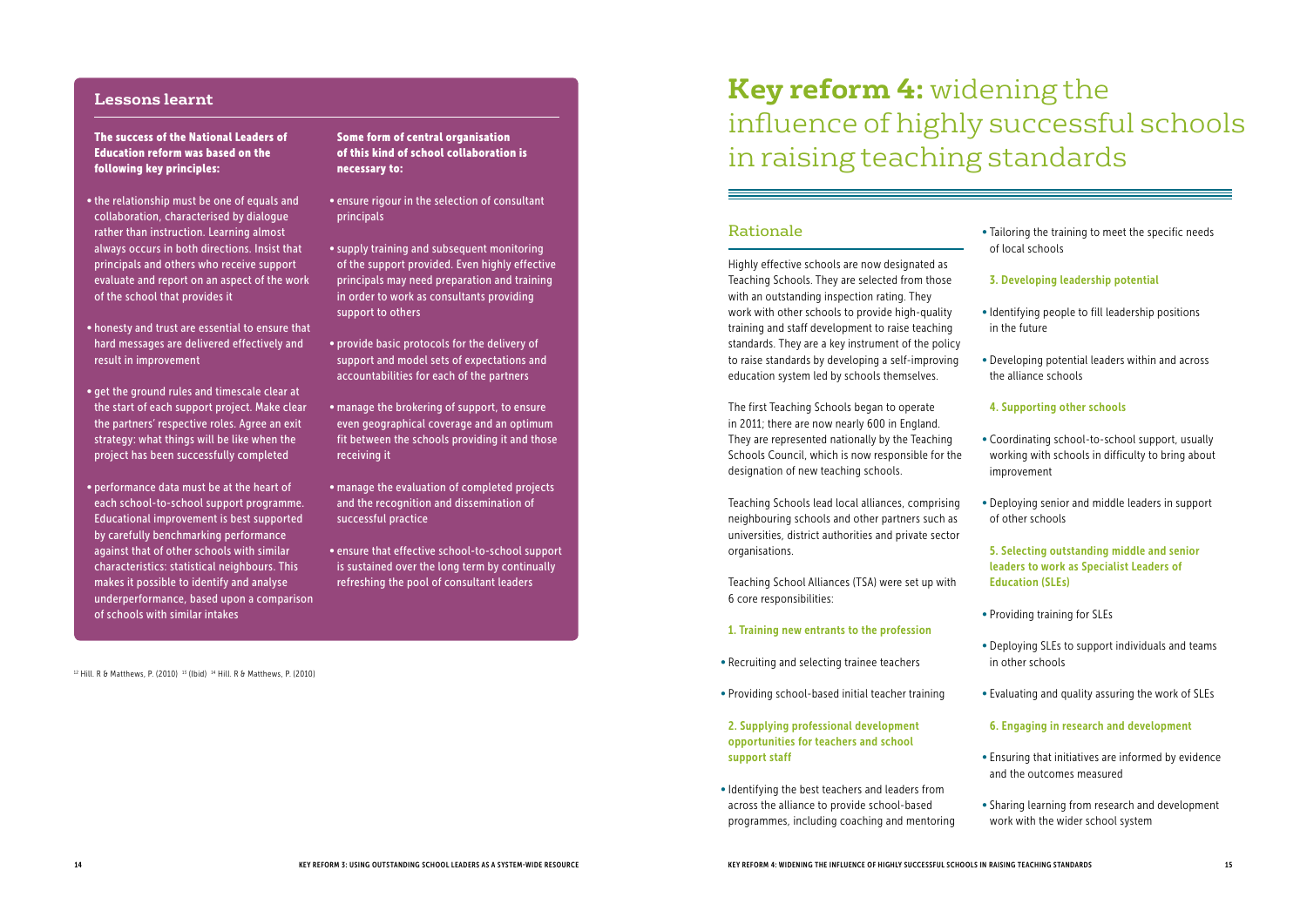There is no single, national blueprint governing the work of teaching schools. Alliances have adopted different approaches and concentrate on different aspects of the brief.

In most cases, teaching school status has given further impetus to pre-existing local partnerships. Deeper collaboration has been a local response to the risk of isolation resulting from the greatly reduced role of district education authorities and universities in promoting and supporting school improvement.

Membership of Teaching School Alliances is entirely voluntary and renewed annually. Accountability for student performance remains with individual schools. Successful alliances establish a form of internal joint accountability, in which the members adopt responsibility for the quality of the education provided in every member school, not just their own.

Teaching School Alliances have found that the intelligent use of performance data is essential if collaboration is to lead to improvement. Many

# **Our (TSA) shared vision**

alliances conduct regular peer reviews, in which data from all member schools are presented in a common format, openly shared and analysed. The analyses are used to identify strengths and weaknesses and to produce strategies for improving performance across alliances.

### Evidence of impact

Pre-service training has proved highly successful. Alliance schools are able to fill vacancies with new entrants whose levels of performance and expertise meet their specific requirements. Training new teachers in-house typically helps to strengthen teaching in general by encouraging the routine observation and discussion of pedagogy.

School-based, in-service training programmes usually prove more effective than traditional off-the-shelf methods of delivery. Alliance schools are able to design bespoke programmes which respond to specific weaknesses and spread successful practice.

#### FIGURE 9: EXTRACTS FROM AN EXAMPLE OF A TSA VISION STATEMENT

#### The success of the Teaching School initiative was based on the following key principles:

- Establishing a consistent and effective strategy for widening the influence of highly successful schools requires a strong and sustained drive from central policymakers
- Maintaining the full engagement of all the partners depends on a clear sense of collective purpose and responsibility, which must be constantly revisited
- Successful Teaching School Alliances rely on leadership that is genuinely collaborative. Leading staff for whom there is no linemanagement responsibility is challenging and requires careful strategies to achieve it
- Alliances work best when they create powerful networks through which schools supply one another with intensive and sustained support, responding to changing needs and involving staff at all levels
- Peer review of performance is a powerful mechanism for achieving real improvement

across a group of schools. Its success depends on building a climate of trust and openness, allowing data to be shared and discussed honestly among all alliance partners

• Schools with multiple problems serving severely disadvantaged communities present serious challenges to school-to-school improvement activity. These schools require concerted and well-funded support over extended periods of several years, with targeted contributions from a range of agencies

• Successful alliances adopt deliberate measures to assure the quality of their school-to-school support. These can involve monitoring and evaluation by non-school partners or annual assessments of impact by an independent evaluator

• The most successful collaborative research projects involve teachers in investigating what works well, how, when and why. They are part of routine improvement work, rather than additional activities

#### **Lessons learnt**

Teaching schools have been successful in promoting the rapid improvement of many schools in difficulty, confirmed by improved test and examination results and higher inspection ratings.

Collaboration between schools has multiplied the opportunities for individuals to take on leadership responsibilities for cross-school initiatives. The SLE role provides opportunities for teachers with leadership potential to gain experience in other schools.

Many teaching school alliances have set up collaborative groups in which teachers with similar responsibilities and interests systematically share information and reflect on practice.

Partnerships with universities have helped to structure and direct school-based research and development projects.

We will work together to ensure that all children across our schools benefit from the highest standards of teaching and learning and are inspired, supported and prepared to fulfil their potential.

We will first consider 'what can we give?' as our basis for being part of this alliance, with the knowledge that the more you give, the more you are likely to receive in return. Our alliance will be one based on social capital and the participation of professionals at all levels.

We will set the bar high, we will be ambitious and we will hold ourselves to account for the quality and impact of our partnership. We know this is a unique opportunity to achieve something quite transformational. We won't let that opportunity pass.

In short, we will harness our collective professionalism, expertise, and moral purpose, to ensure no one is left behind, and every school and individual in our partnership thrives – to the benefit of all children.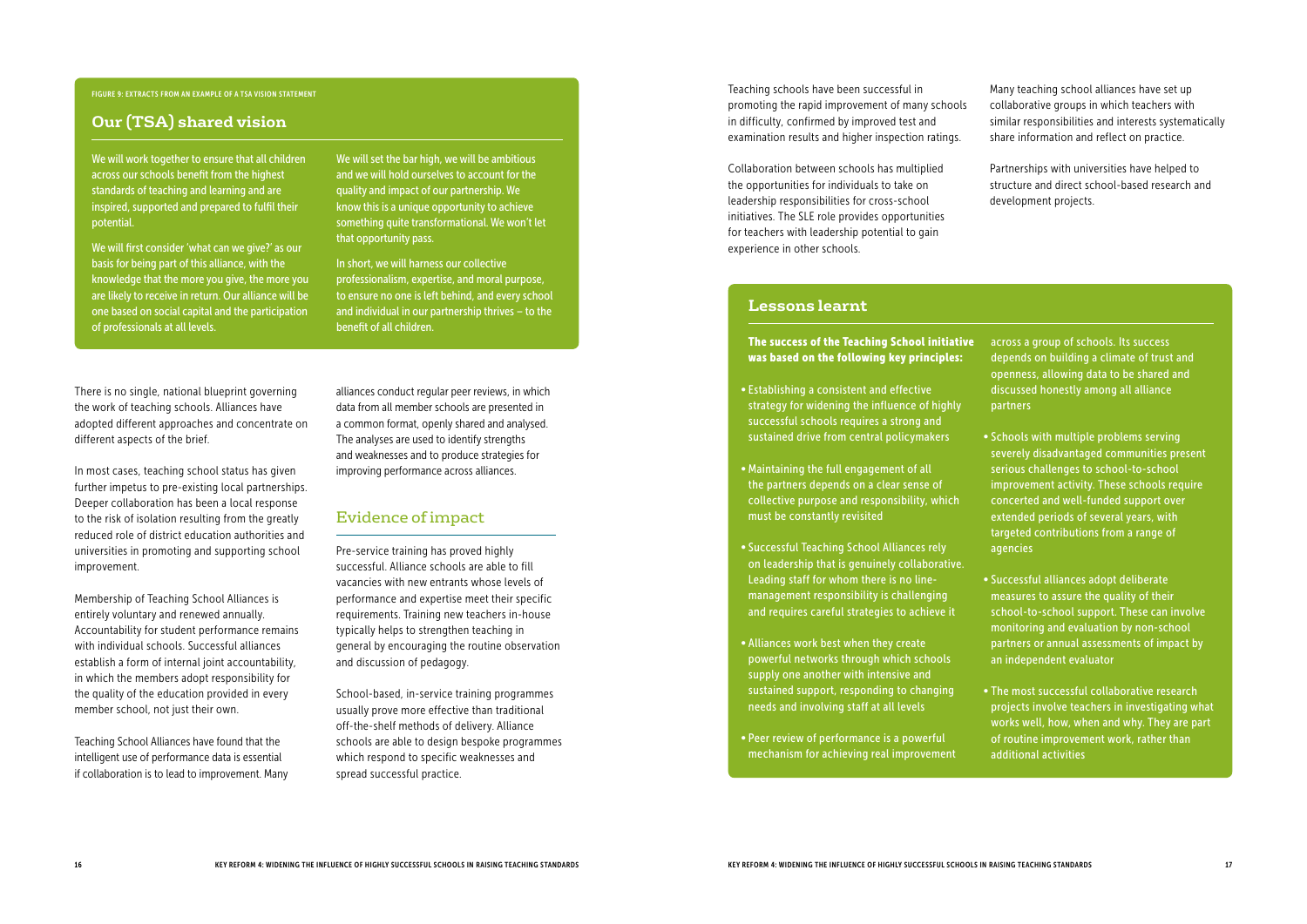# **Key reform 5:** growing the next generation of talented school leaders

### Description and rationale

Talent management and succession planning are characteristic of successful organisations in all sectors. Far fewer schools than private sector companies have formal mechanisms for actively managing the careers of their most talented staff. However, high performing schools tend to take talent management and succession planning very seriously.

Between 2006 and 2010, the National College took a strong lead both in highlighting the importance of identifying and developing teachers with leadership potential; and in advancing practical strategies for doing so.

School leadership in England faced a looming recruitment crisis in the early years of the 21st century because:

- A large proportion of serving school principals were due to retire in the near future
- There had been a fall in the number of applicants for principal positions in government schools
- Governing bodies, who select principals, were increasingly reluctant to appoint candidates of insufficient quality
- Heightened public accountability meant many teachers regarded senior leadership positions as unattractive

18 19 KEY REFORM 5: GROWING THE NEXT GENERATION OF TALENTED SCHOOL LEADERS

These factors underlined the need for sustained initiatives at national, local and school levels to improve succession planning, aiming to motivate individuals to become leaders and enable them to develop the skills and expertise required.

The National College undertook a process of strategic analysis to help it understand the underlying causes of the problem and to generate strategies for action. This involved widespread consultation with school leaders, school governors, teachers, academics and educational leaders. National College analysis of the problem produced 'Leadership succession: a framework for action' in 2009. The key points are summarised in the diagram on the following page.

GLOBAL WORKFORCE TRENDS SHIFTS IN EDUCATION SECTOR DEMOGRAPHICS PER CEPTIONS OUALITY ISSUES CAREER PATHWAYS LOCAL SOLUTIONS **•** Re-design of NPQH and other development paths to ensure high-The succession planning system will need to be driven at national, local and school level **•** Heads have more power

The framework prescribes a local solutions approach: local self-evaluation, local objectives and local action plans. It comprises a set of principles and strategies.

#### The principles underpinning the framework are as follows:

- •It is easier to retain capable, experienced leaders than to recruit new ones. Holding on to valued leaders should be a priority in any succession strategy
- Leadership capability only makes sense in relation to the jobs we expect leaders to do. We must understand our leadership requirements now and in the future

FIGURE 10: LEADERSHIP SUCCESSION: A FRAMEWORK FOR ACTION, FROM DSBM PHASE 3 MODULE 2, NCSL15

- **•** Later childbirth impacts on progression for women
- **•** Flexible working and portfolio careers
- **•** Newly qualified teacher (NQT) average age = 30
- **•** Teaching first choice for career switchers
- **•** Career shifts = transferable skills

There are many attractive elements of the role **•** Personal satisfaction

Some aspects of the role are unattractive **•** Overload and stress **•** Level of scrutiny

**•** Making a difference to pupils and community **•** Developing colleagues shifted via:

**•** Breadth and complexity **•** Perceived lack of support

But perceptions can be **•** Re-design and flexible working **•** Support and accountability **•** Increased mentoring and coaching **•** Talking up headship

- **•** Ageing population and increased early retirement
- **•** Dip in number of leaders aged 30-50
- **•** Need to accelerate both middle and senior leaders towards headship

SUBBLY B

**DEMAND** 

 $\bullet\cdot\cdot$ 

calibre leaders **•** Recruiting process can be improved to reduce re-advertisement and encourage wider representation

- **•** The standard pathway to headship is long, but opportunities to accelerate exist
- **•** Potential leaders usually not guided through career moves that provide development
- **•** Few cross-school processes exist to match potential leaders to appropriate roles
- **•** Profiles and quantities of leaders vary by location and type of school
- **•** 75% hard-to-fill vacancies in ordinary schools
- **•** Mismatch of supply interests and demand needs – hotspots exist where the challenge is particularly acute
- **•** Excessive early retirement contributes to demand challenge

and accountability **•** More shared leadership **•** New models of leadership can broaden recruitment options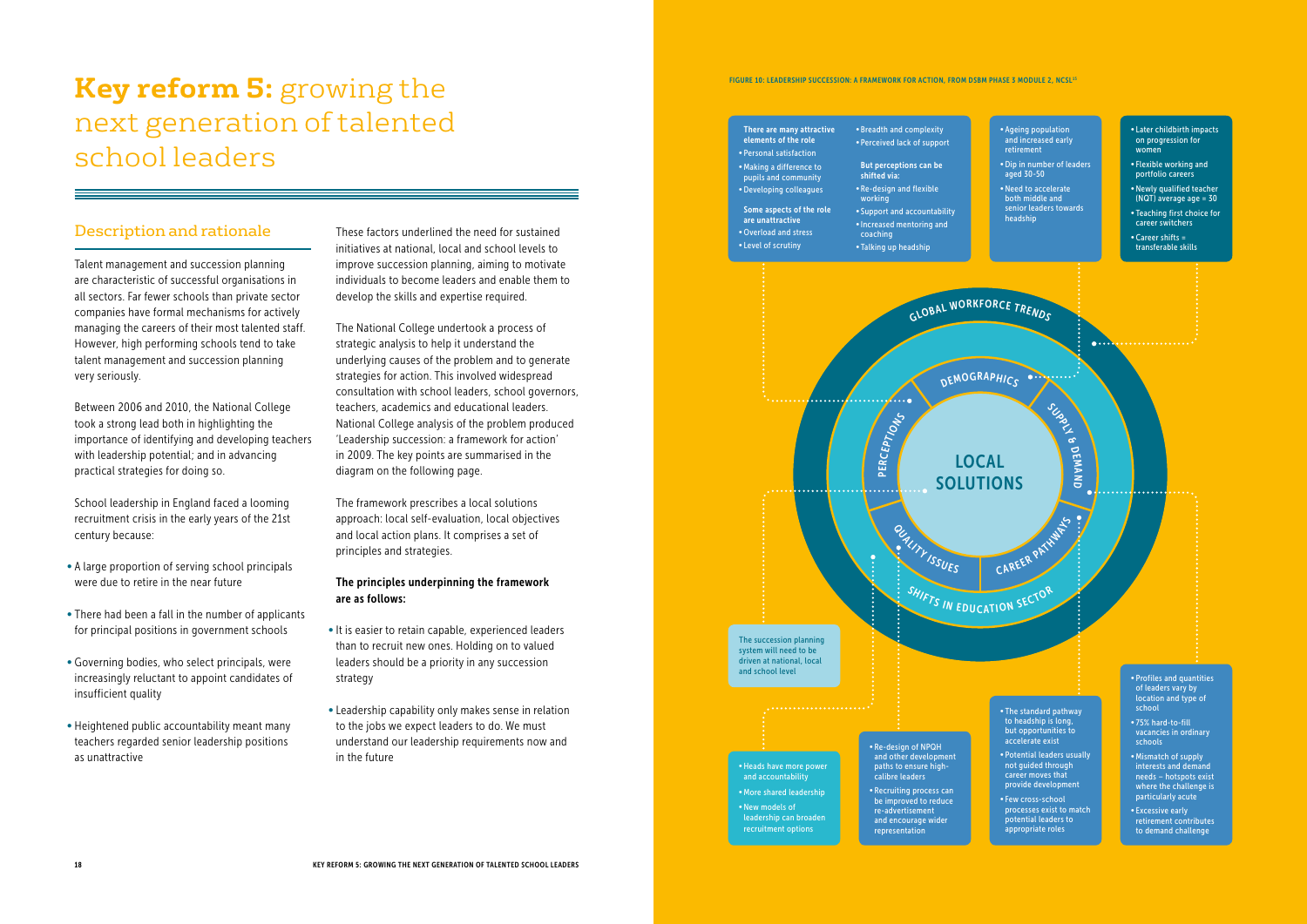- There are different types of leadership roles, operating at different levels. The era of the single career track is over. People have varied preferences and abilities
- The identification of people who can fill leadership positions now and in the future should be based on evidence and rigorous assessment. Gut feelings can diminish clarity, lessen objectivity and harm diversity

#### The following strategies were promoted by National College:

- Adopt a range of programmes and processes: understanding needs, identifying talent, planning training
- Expand opportunities. Individual schools are usually too small to be independent units for succession planning. Only collaboration between schools can provide sufficient openings for teachers to practise leadership skills
- People learn to be leaders through a combination of formal training and on-the-job experience. Structured and varied experience of actual leadership is crucial. Effective succession plans will provide opportunities designed to meet individual needs
- •Focus on filling the roles with the greatest impact with the people with the greatest potential. Spot talent and place emergent leaders in key roles

# Evidence of impact

At the national level there has been little change in vacancy levels in spite of demographic predictions. However, the challenge of succession planning remains as great as ever.

At the local level, schools, often working in collaboration with one another, have developed a wide range of practical strategies. These include:

#### Using transparent criteria to identify teachers with leadership potential, so that the required characteristics are clear, such as:

- High-quality classroom practice
- Professional relationships with students, colleagues and parents
- Effective contributions to the resolution of issues discussed in meetings
- Inclination to take the initiative
- Ability to see projects through to a conclusion and meet deadlines
- Willingness to learn

Providing opportunities to exercise leadership to enable people to gain experience and see what new roles really entail, such as:

- Job shadowing to observe and work closely with more senior leaders
- Job rotations and secondments, where people work in unfamiliar functions or contexts
- Taking lead responsibility for school-wide initiatives
- Participating in school-to-school support work

The success of new approaches to talent management and succession planning was based on the following key principles:

- Experience does not guarantee ability. Talented teachers are capable of leadership roles from an early point in their careers
- Emergent leaders need to be given the opportunity to take real responsibility, but with a safety net of supervision from more senior colleagues
- Succession planning often involves bypassing traditional hierarchies, allowing those with talent to exercise responsibilities outside the formal scope of their current posts

• Make the opportunities to develop as leaders explicit to all members of staff: stress that individuals will be supported and initiative will be encouraged

• Good school self-evaluation and performance management processes are necessary to identify those with leadership potential and to monitor their work

• Be constantly on the lookout for opportunities to develop others. Individuals can learn from observing and participating in many day-to-day leadership tasks alongside more experienced colleagues

#### **Lessons learnt**

15 National College for Teaching and Leadership (online resource)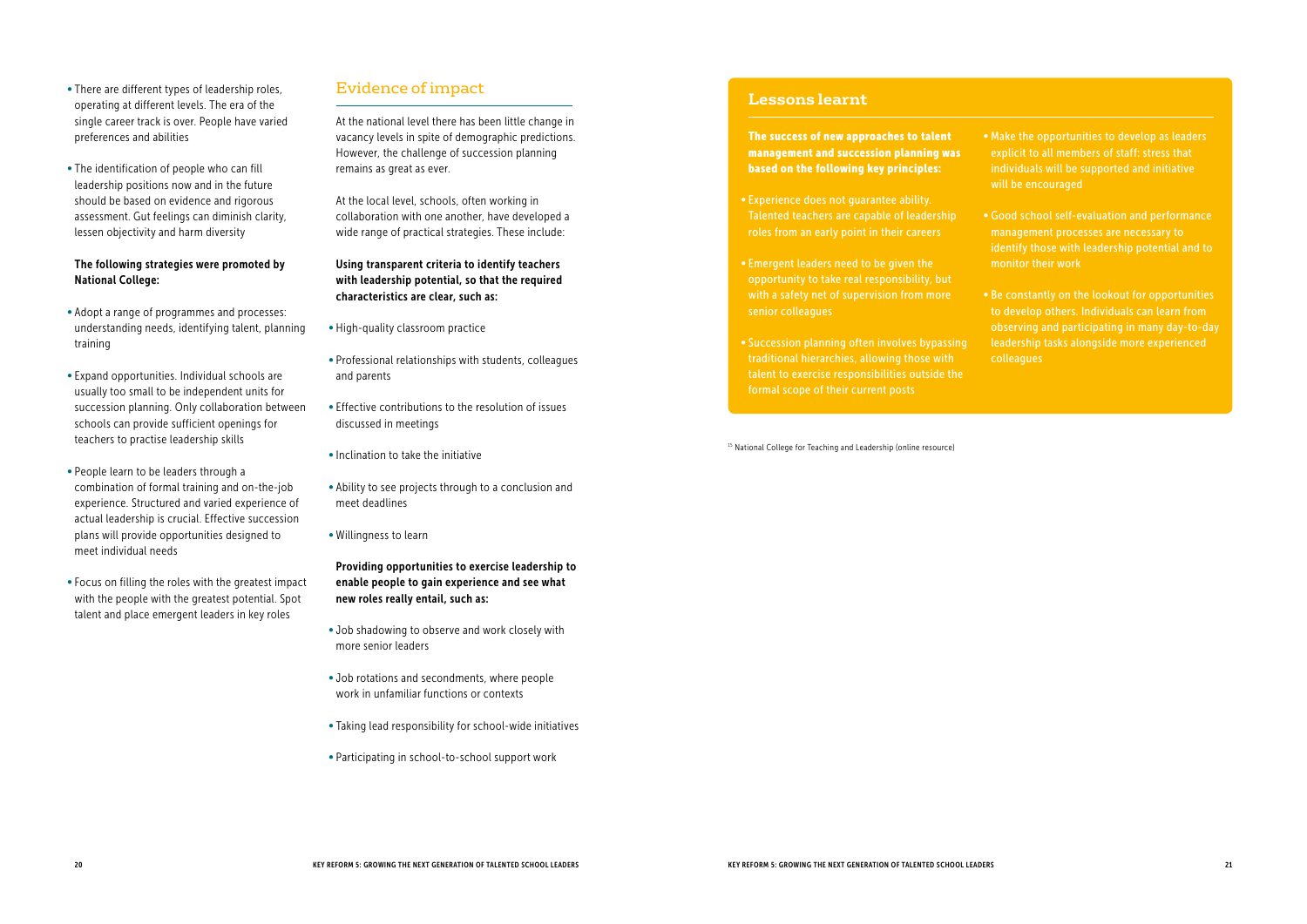#### **REFERENCES**

Barnes, Iain (2009). *Identify and grow your own leaders: a practical guide and case studies*. NCSL

Cower, M. & Crawford, M. (2009) 'Headteacher preparation programmes in England and Scotland: do they make a difference for the first-year head?' in *School Leadership and Management* Vol. 29, Issue 1

DfE (2015) Policy paper: *evidence of improvement in the teaching profession* https://www.gov.uk/government/publications/ teaching-improvement-since-the-2009-to-2010 academic-year/evidence-of-improvement-in-theteaching-profession [online resource] (accessed 03/01/2017)

Diamond, A., Adamson, J., Lamb, H., Neat, S. & Spong, S. (2013) *Transition to Headship Evaluation and Impact Study* National College for Teaching and Leadership

Fullan, M (2005) *Leadership and Sustainability* Thousand Oaks, CA: Corwin Press

Gu, Quing et al (2014). *Teaching schools evaluation: research report*. NCTL

Hargreaves, David H (July 2010). *Creating a selfimproving school system*. NCSL

Hill. R & Matthews, P. (2010) *Schools leading schools II: the growing impact of National Leaders of Education* National College Publishing

McAleavy, Tony & Elwick, Alex (2015). *School improvement in London: a global perspective*. CfBT

Mourshed, M., Chijioke, C. & Barber, M. (2010) *How the world's most improved school systems keep getting better London*: McKinsey and Company

National College for Teaching and Leadership (2014) *Content development Handbook: Leadership curriculum* National College for Teaching and Leadership

National College for Teaching & Leadership DSBM Phase 3 Module 2: *Analysing the strategic direction in school* https://www.nationalcollege. org.uk/transfer/open/dsbm-phase-3-module-2-analysing-the-strategic-direction-in-school/ strategic-analysis-of-resources/dsbmp3m2-s5-t1.html [online resource] (accessed 14/12/2016)

Ofsted (2016) *Data view* http://dataview.ofsted. gov.uk [online resource] (accessed 14/12/2016)

PISA (2009) https://pisa2009.acer.edu.au/[online resource] (accessed 12/12/2016)

Robinson, M.J (2008). *The Impact of Leadership on Student Outcomes: An Analysis of the Differential Effects of Leadership Types*. University of Auckland

Robinson, V. (2011) *Student-Centered Leadership* San Francisco: John Wiley and Sons, Inc.

Robinson, V., Lloyd, C.A., Rowe, K.J. (2008) 'The Impact of Leadership on Student Outcomes: An Analysis of the Differential Effects of Leadership Types' in *Educational Administration Quarterly* Vol. 44, No. 5 pp. 635-674

Schleicher, A. (2012), Ed., *Preparing Teachers and Developing School Leaders for the 21st Century: Lessons from around the World*, OECD Publishing https://www.oecd.org/site/ eduistp2012/49850576.pdf [online resource] (accessed 12/12/2016)

Simkins, T., Coldwell, M. Close, P and Morgan, A. (2009) 'Outcomes of in-school leadership development work: a study of three NCSL programmes' in *Educational management administration and leadership* Vol. 37, No. 1 pp. 29-50

Whelan, F. (2013) '*Lessons Learned: how good policies produce better schools*' http://www. acasus.com/wp-content/uploads/2014/02/ R2-Lessons-Learned.pdf [online resource] (date accessed 12/12/2016)

#### ACKNOWLEDGEMENTS

We would like to thank the following interviewees who kindly provided their reflections and insights on system leadership developments in England for this report:

#### Steve Munby

CEO Education Development Trust and former CEO National College for School Leadership

#### Jane Doughty CBE

Consultant and former Director at the National College for Teaching and Leadership

#### Yasmin Bevan OBE

Former Executive Principal and headteacher of Denbigh High School and Challney High School for Boys (Chiltern Teaching School Alliance)

#### Joan McVittie DBE

Former Headteacher of Woodside High School (National Support School) and National Leader of Education

#### Marie-Claire Bretherton

Executive Headteacher of Mount Street Academy and Lincoln Carlton Academy (Kyra Teaching School Alliance)

#### Reena Keeble DBE

Consultant and former Headteacher, Cannon Lane First School

#### Simon Spry

Executive Headteacher Prince Rock School (Plymouth Teaching School Alliance), and National Leader of Education

#### Llyn Codling

Executive Headteacher Portswood Primary School (Portswood Teaching School Alliance)

#### Ken Gibson KBE

Executive Headteacher, Harton School (Harton Teaching School Alliance)

#### Richard Sheriff

Headteacher, Harrogate Grammar (Red Kite Teaching School Alliance)

#### Barbara Slider

Headteacher Shiremoor Primary Tyne & Wear (ShiNE Teaching School Alliance), and Local Leader of Education